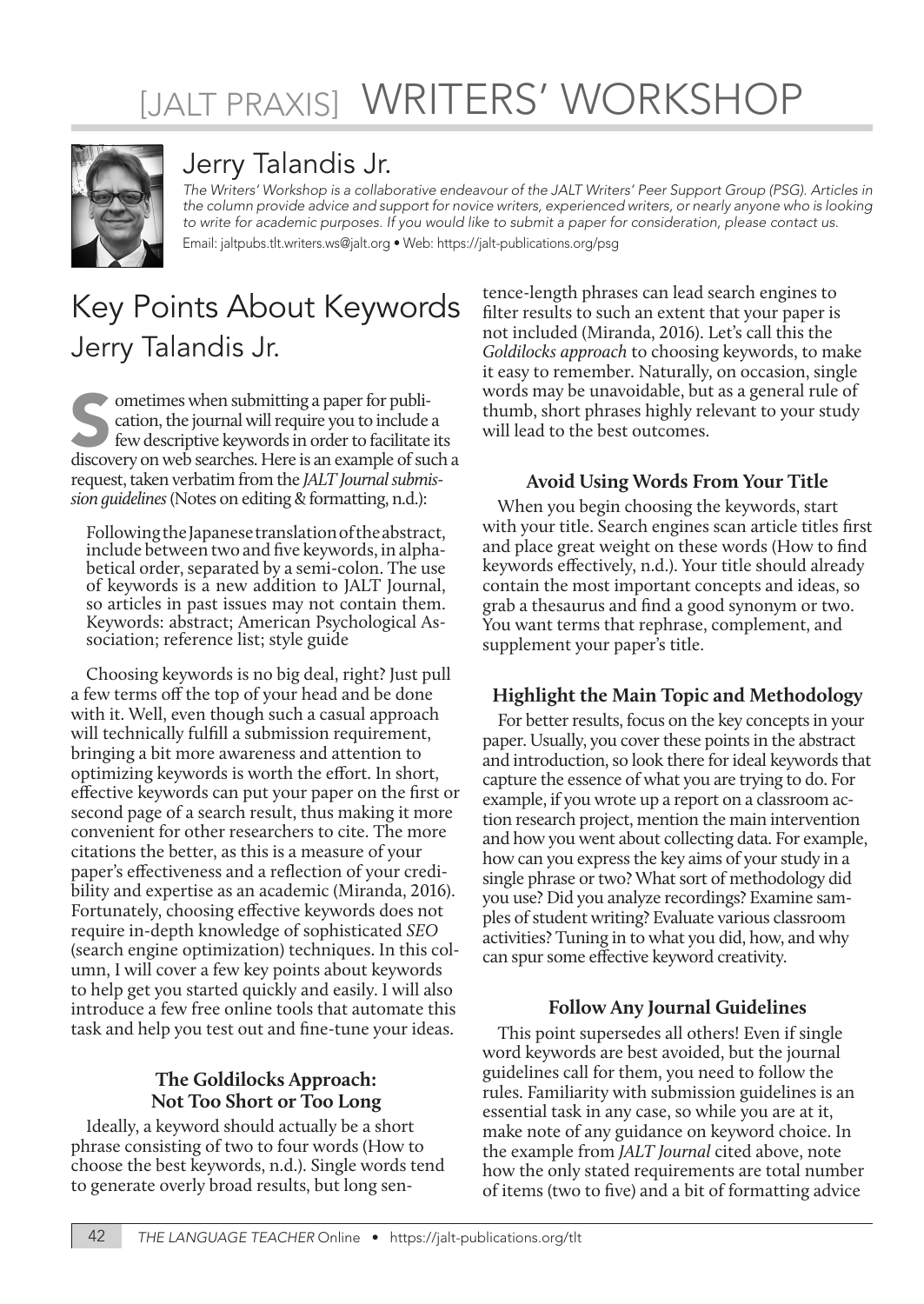(alphabetical order, separated by semicolon). Otherwise, you have free reign. Note the sentence on the newness of this requirement, which I suppose was included to clear up any confusion on this point. These sample keywords imply what the editors are looking for. However, if the journal you target does not mention keywords, peruse some past issues to see what other authors have done. If you are unclear as to what a journal may want, contact an editor and clarify this point. I would bet that many editors would appreciate your conscientiousness.

## **Research and Test Out Your Ideas**

To make the job of choosing keywords easier, a number of free online tools can automate the process and help you fine-tune possible choices. A quick search of *word cloud generators* will bring up many options. To get you started, I recommend the *Jason Davies Word Cloud Generator*, which can be accessed at https://www.jasondavies.com/wordcloud. Simply paste in a bit of text from your paper, such as the abstract and/or introduction, and see what comes out. This web app is simple to use, and you can configure the resulting graphics to your liking. As a demonstration, I have taken the abstract and introduction from a past paper (Talandis Jr & Stout, 2015) and pasted it into the generator. The resulting word cloud is shown in Figure 1.

#### **Figure 1**

*Jason Davies Word Cloud Generator sample image*



From this image, I can instantly see which words are the most prominent. This information kickstarts me into thinking about which keywords I could use.

Once you have come up with a preliminary list of keyword ideas, the next step is to actually try them out. Miranda (2016) suggests pasting prospective ideas into a search engine of your choice and seeing what comes up. Do you see other papers on topics similar to yours? If so, then you are on the right track. If not, then refine and try again. A few online tools can help with this vetting process. One excellent place to start is *Keyword Tool*, an online service (https://keywordtool.io) with a free option that generates keyword suggestions based on Google search trends (How to find keywords effectively, n.d.). While primarily geared for business, using this service at the free level can provide a variety of useful options for academic research purposes. For example, typing *action research* brings up a list of 321 options (Figure 2).

Another interesting tool is *Google Trends* (https:// trends.google.com), which enables comparison of keyword choices to see which are more popular, thus clarifying your decision-making process. For example, say you are wondering which is better, *EFL* or *English as a Foreign Language*. Personally, I would lean towards the latter, as it is more descriptive, but let's compare them in Google Trends and see (Figure 3).

### **Figure 2**

#### *Sample Search Result From Keyword Tool*

| <b>Keyword Tool</b>                   | Find Keywords           | Analyze Competitors                                                            | Check Search Volume                                    | Keyword Tool Pro | API Access v                                                                            | Contact<br>Login         |
|---------------------------------------|-------------------------|--------------------------------------------------------------------------------|--------------------------------------------------------|------------------|-----------------------------------------------------------------------------------------|--------------------------|
| Google                                |                         | YouTube Bing Amazon eBay Play Store                                            | Instagram Twitter                                      |                  |                                                                                         |                          |
| A<br>action research<br>$\rightarrow$ |                         |                                                                                | Global / English                                       | ٠                | o                                                                                       |                          |
| <b>Filter Results</b>                 | ́                       | Keyword Suggestions                                                            | Prepositions<br>Questions                              | Sort by          | Keywords - ascending                                                                    |                          |
| Negative Keywords <sup>@</sup>        | $\widehat{\phantom{a}}$ |                                                                                | Search for "action research" found 321 unique keywords |                  |                                                                                         |                          |
|                                       |                         | Want to get up to 2x more keywords instead? Subscribe to Keyword Tool Pro now! |                                                        |                  |                                                                                         |                          |
|                                       |                         | ▼ Keywords ©                                                                   |                                                        | Search Volume C  | Trend <sup>O</sup><br>CPC <sub>0</sub>                                                  | Competition <sup>O</sup> |
|                                       |                         | action research in education                                                   |                                                        |                  |                                                                                         |                          |
|                                       |                         | action research model                                                          |                                                        |                  |                                                                                         |                          |
|                                       |                         | action research definition                                                     |                                                        |                  | Do You Need This Information?                                                           |                          |
|                                       |                         | action research arm test                                                       |                                                        |                  | <b>Keyword Tool Pro Provides Search</b><br><b>Volume Data For English Keywords. Try</b> |                          |
|                                       |                         | action research examples<br>n                                                  |                                                        |                  | It Now!                                                                                 |                          |
|                                       |                         | action research project<br>n                                                   |                                                        |                  |                                                                                         |                          |
|                                       |                         | action research in education examples                                          |                                                        |                  |                                                                                         | ٠                        |
|                                       |                         |                                                                                |                                                        |                  |                                                                                         |                          |

# **Figure 3**

*Sample Search Result From Google Trends*



**ARTICLES**